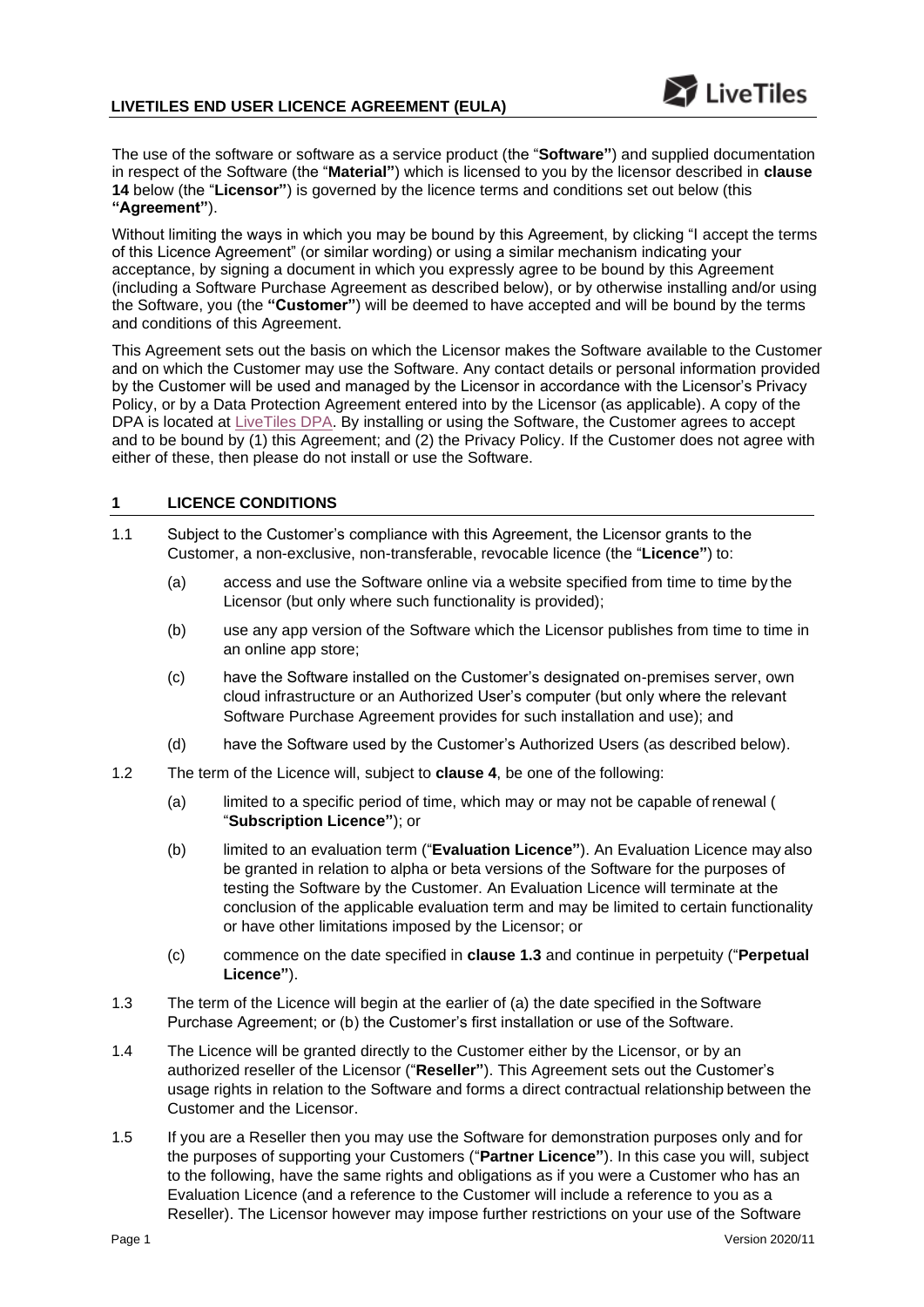in any separate agreement between you and the Licensor (which will take precedence over this Agreement).

- 1.6 The Customer may not license, sublicense, sell, resell, rent, lease, deliver, transfer, assign distribute, time share, offer the Software or the Licence to any other person without the written permission of the Licensor.
- 1.7 This Agreement does not grant the Customer the right to use or access the source code for the Software.
- 1.8 The Customer must not directly or indirectly attempt to gain unauthorized access to the Software or its related systems or networks.
- 1.9 Unless otherwise agreed to in writing by the Licensor, the Customer may only use and access the Software via the permitted uses described in **clause [1.1](#page-0-0)**. The Customer must not install or use the Software in any other way.
- 1.10 An Evaluation Licence is limited to evaluating the Software to determine whether to purchase a Subscription Licence. The Customer may not use the Evaluation Licence for any other purposes, including without limitation for any competitive analysis, commercial, professional, or for-profit purposes. The Licensor has the right to terminate the Evaluation Licence at any time.
- 1.11 All rights in and to the Software which are not expressly granted under this Agreement are strictly reserved by the Licensor.

### **2 SOFTWARE PURCHASE AGREEMENTS**

- 2.1 The type of Licence (being either an Evaluation Licence, Perpetual Licence or Subscription Licence) which the Customer is granted will be separately agreed between the Customer and the Licensor, or the Customer and the Licensor's authorized reseller (as applicable) ("**Software Purchase Agreement"**). Without limiting the forgoing, the Software Purchase Agreement may constitute a Master Services Agreement between the Licensor and the Customer, an order form pursuant to which the Customer purchases the Licence, or other consulting services agreement which references this Agreement.
- 2.2 The Software Purchase Agreement may also specify:
	- (a) restrictions on which individuals, or the number of individuals (as applicable) who may access and use the Software (**Authorized Users**). If such restrictions are specified, then apart from Authorized Users, no other person may use or access the Software. However if no such restrictions are specified, then the Customer's employees, individual consultants, and subcontractors who provide goods and services to the Customer, may use the Software, but solely for the purposes of the Customer's business or the provision of their goods and services to the Customer, but for no other purpose;
	- (b) any usage rights and/or usage limits in respect of the functionality of the Software (**Usage Rights**);
	- (c) the term of the Licence;
	- (d) how the Customer may access and use the Software (as described in **clauses [1.1\(a\),](#page-0-1) [1.1\(b\)](#page-0-2)** and **[1.1\(c\)](#page-0-3)**);
	- (e) whether the Licence is an Evaluation Licence, Perpetual Licence or Subscription Licence;
	- (f) the provision of software support by the Licensor or its Reseller;
	- (g) the provision of other services by the Licensor or its Reseller (such as consulting, installation and maintenance); and any other terms governing the Licence.
- 2.3 If there is any conflict between the Software Purchase Agreement entered into between the Customer and Licensor, and this Agreement, then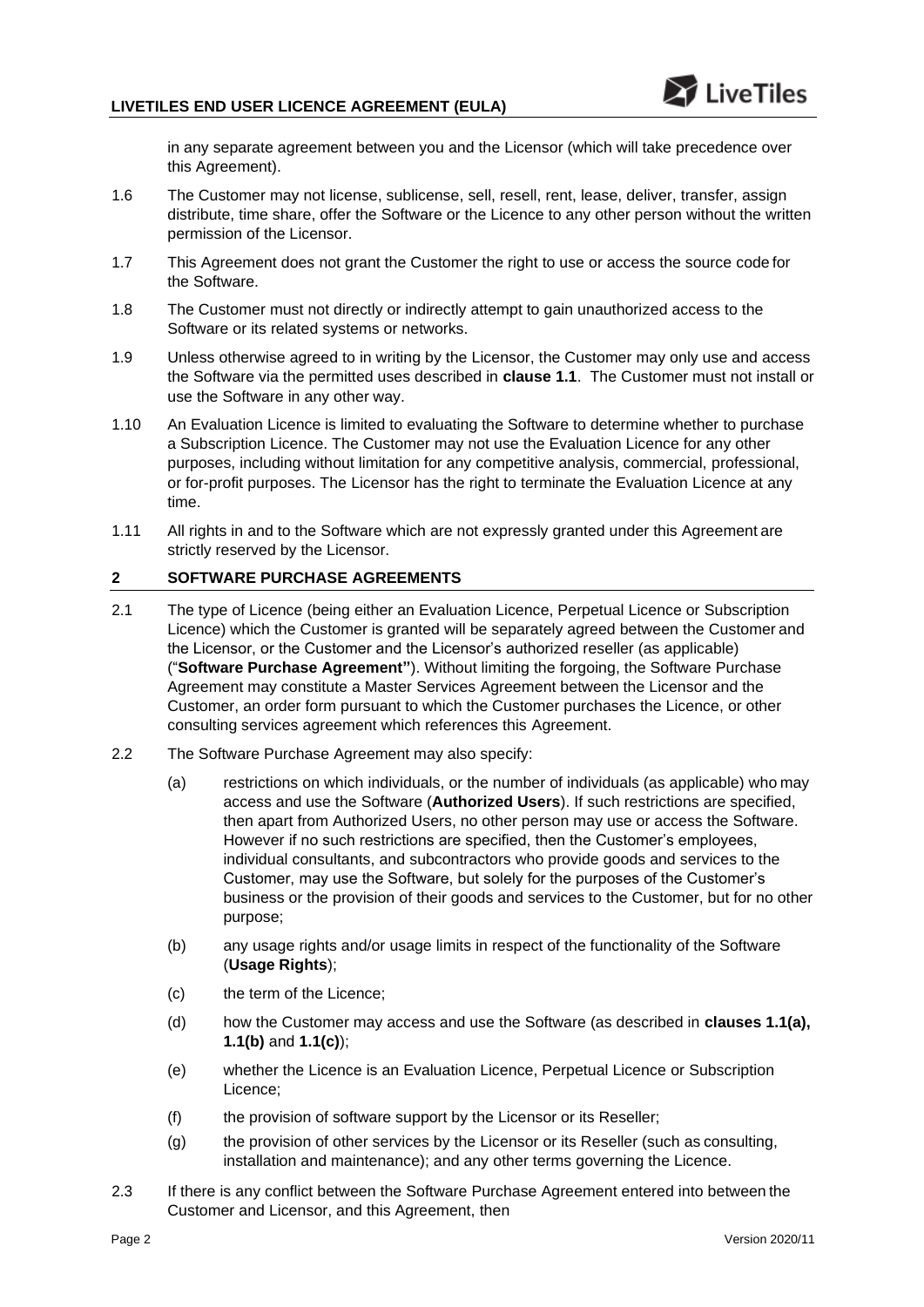- (a) the Software Purchase Agreement applies to the extent of the conflict; and
- (b) however **clauses [4](#page-3-0)**, **[7](#page-5-0)**, **[8](#page-5-1)**, **[10](#page-6-0)** and **[11](#page-6-1)** will prevail over any conflicting terms in the Software Purchase Agreement.

### **3 ACCOUNTS AND AUTHORIZED USERS**

- 3.1 Depending on the functionality of the Software, the Customer and some or all Authorized Users may be required to set up an individual user account ("**Account"**) to use and access the Software. The Licensor may, from time to time, amend or place restrictions on the requirements needed to create an Account.
- 3.2 If the Licence is an enterprise subscription for all users in the Customer's organization that can access the Software, then the number of Authorized Users is not the number of active users at any point in time, but all users in the organization. If a prerequisite for the Software, the Customer must purchase sufficient licences in the Software Purchase Agreement to cover all users in the Customers organization with an Office 365 or Microsoft 365 license, or for onpremise installations, all users with a SharePoint license, and for any other Third Party Services which the Software interfaces with from time to time.
- 3.3 The Customer shall be responsible for each use of the Software by its Authorized Users and each act, omission or negligence of an Authorized User in relation to its use of the Software, or this Agreement, shall be an act, omission or negligence of the Customer. The Customer indemnifies the Licensor against any and all loss, cost, expense or damage suffered or incurred by the Licensor, as a result of any and all uses of the Software by the Authorized Users, and from any breach of this Agreement caused by an Authorized User.
- 3.4 If a person has entered into this Agreement in its capacity as an Authorized User of the Customer then that person:
	- (a) is bound by this Agreement in its capacity as an Authorized User but also binds the Customer as agent of the Customer;
	- (b) has all the rights and obligations under this Agreement which are imposed on the Customer (however it may only appoint other Authorized Users of the Software who are Authorized Users of the Customer); and
	- (c) is bound under this Agreement as if named as the Customer.
- 3.5 The Customer agrees:
	- (a) that each Account (whether the Customer's or each Authorized User's) will be created using the Licensor's or applicable Reseller's online sign up process, or any other method specified by the Licensor from time to time;
	- (b) to keep confidential and secure, and to ensure that each Authorized User keeps confidential and secure, any username or password used to access the Account;
	- (c) to be responsible for all uses of the Customer's Account by its employees or agents, and for each Authorized User's use of their Account;
	- (d) that it warrants that all information provided by the Customer to the Licensor in the setup of its and each Authorized User's Account is true and correct in every detail;
	- (e) that the Customer, and each Authorized User, will only use their Account for the purposes of using the Software in accordance with this Agreement, and for no other purpose; and
	- (f) that the Customer and each Authorized User will:
		- (i) only use the Software in accordance with the permitted uses and functionality described in its user manuals (or similar documentation) from time to time; and
		- (ii) not use their Account in a fraudulent or illegal manner, or email, upload or send any materials from their Account which are offensive, unlawful,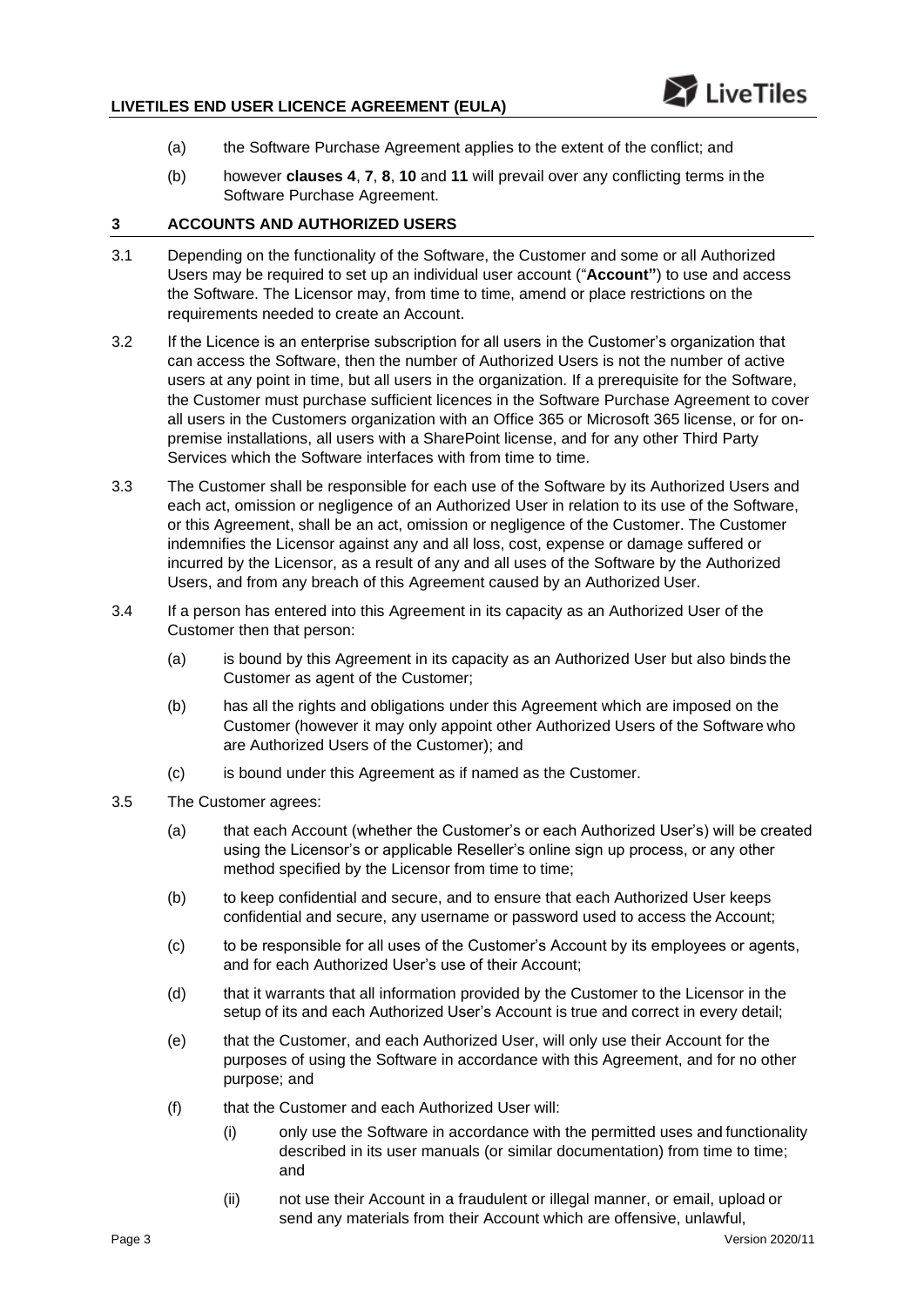# **LIVETILES END USER LICENCE AGREEMENT (EULA)**

harassing, libellous, defamatory, abusive, threatening, harmful, vulgar, obscene or otherwise objectionable.

- 3.6 Without limiting the Licensor's rights, the Customer acknowledges and agrees that the Licensor may suspend usage of the Customer's and/or an Authorized User's Account at any time in its sole and absolute discretion, if the Licensor considers that:
	- (a) the Customer or an Authorized User is in breach of this Agreement; or
	- (b) doing so is required for urgent maintenance of the Software.

## <span id="page-3-0"></span>**4 TERMINATION**

- 4.1 This Agreement and the Customer's rights under this Agreement may be terminated atany time by the Licensor:
	- (a) where the Software Purchase Agreement permits such termination;
	- (b) if the Customer, or any of its Authorized Users, is in breach of this Agreement, the Software Purchase Agreement or a Third Party Licence (as that term is defined in **clause [11.1](#page-6-2)**) and fails to remedy the breach after receiving fourteen (14) days written notice from the Licensor or its Reseller requiring the breach be remedied; or
	- (c) the Customer becomes insolvent, bankrupt, is wound up, or has an administrator, liquidator or receiver appointed over it or its assets (including making any voluntary or involuntary filing in bankruptcy, reorganization, or receivership, or under similar laws for the protection of creditors, by or directed against the other party, which is not withdrawn within 30 days of such filing), or makes any assignment for the benefit of creditors.
- 4.2 If an Evaluation Licence is granted, then this Agreement and the Licence will automatically terminate at the end of the applicable evaluation period unless extended by written agreement with the Licensor, or converted to a Subscription Licence prior to the end of the evaluation period.
- 4.3 If a Subscription Licence is purchased, then this Agreement and the Licence will only terminate at the end of the applicable term of that Licence where the Customer has notified the Licensor in accordance with the terms of the Software Purchase Agreement that it does not wish to renew the Licence. Otherwise the Subscription Licence will automatically renew either for the same duration as the original Subscription Licence period, or for such other period as specified in the Software Purchase Agreement. The Customer will be required to pay an uplift amount on the renewal of the Subscription Licence either as specified in the Software Purchase Agreement or alternatively (if not specified in the Software Purchase Agreement), which will be equal to the prior subscription fee, increased by 7% (to compensate the Licensor for inflation together with increased features included in the Software over time), or such lesser amount determined by the Licensor in its discretion.
- 4.4 The Customer may terminate this Agreement in accordance with its applicable termination rights specified in the Software Purchase Agreement.
- 4.5 Upon the termination of this Agreement:
	- (a) the Customer will cease using the Software and will ensure that all of its Authorized Users cease using the Software;
	- (b) the Licensor may delete all of the Customer's and its Authorized User's Accountsand remotely disable the Customer's and each Authorized User's access and use of the Software;
	- (c) subject to the terms of the Software Purchase Agreement, the Licensor may delete all copies of the Customer's Data (as that term is defined below) stored by the Software without any notification to the Customer;
	- (d) the Customer will delete or destroy, or where specified by the Licensor, return to the Licensor, any Material supplied by the Licensor;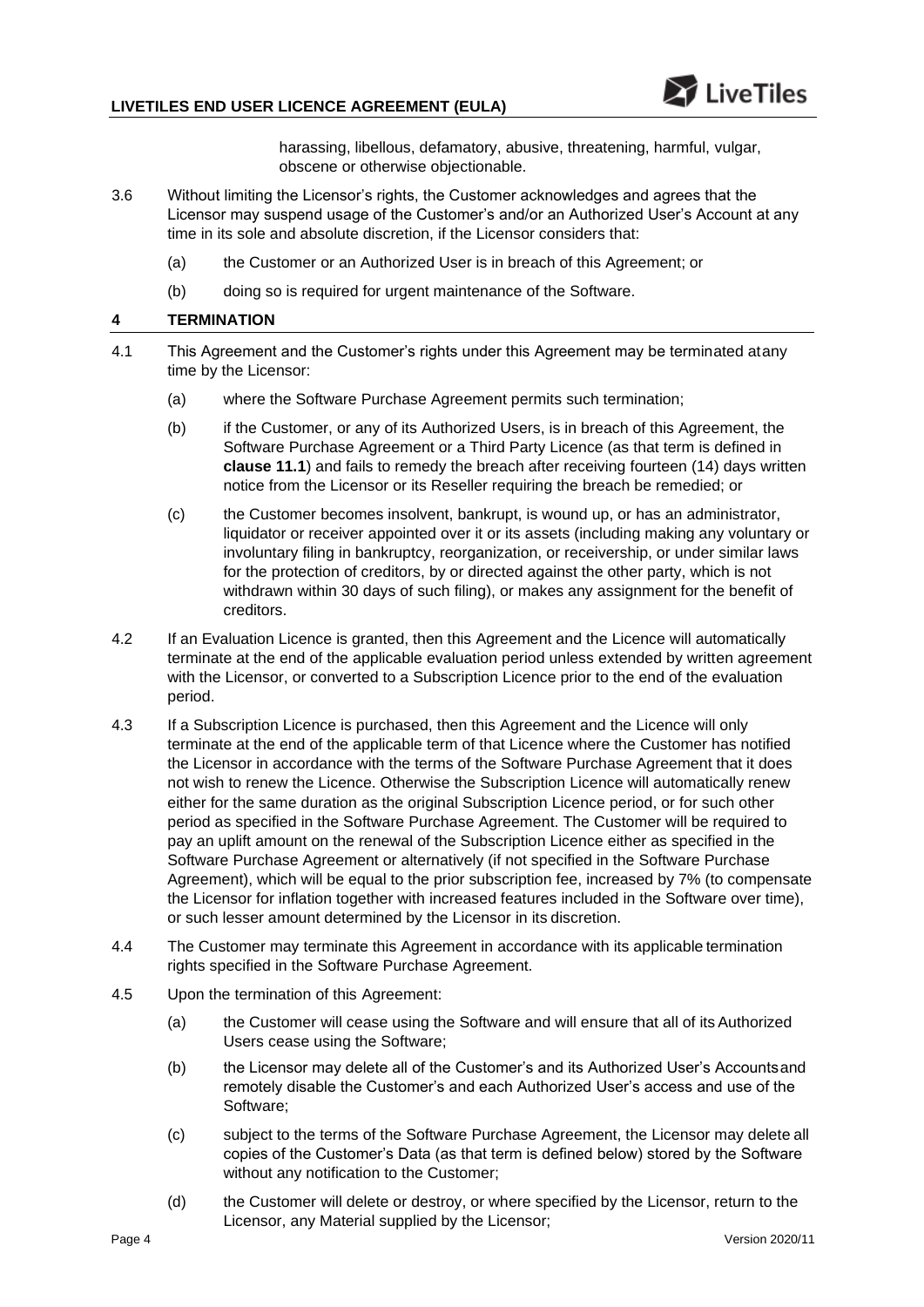# **LIVETILES END USER LICENCE AGREEMENT (EULA)**

- (e) the Customer will not be entitled to a refund of any prepaid Licence fees unless otherwise required by law; and
- (f) nothing herein shall be construed to release either party from any obligation that arose prior to the effective date of such termination.
- 4.6 **Clauses [7](#page-5-0)**, **[8](#page-5-1)**, **[10](#page-6-0)**, **[11](#page-6-1)** and **[15](#page-8-0)** of this Agreement will survive the termination of this Agreement.

# **5 UPDATES AND UPGRADES**

- 5.1 The Licensor may from time to time provide enhancements or improvements to the features/functionality of the Software, which may include a new version, new release, patches, bug fixes, updates, upgrades and other modifications (each an "**Upgrade**").
- 5.2 If the Licensor releases an Upgrade, and provides access and use of the Upgrade to the Customer (whether pursuant to the terms of the Software Purchase Agreement or otherwise), then this Agreement will continue to apply to the Upgrade (as if the Upgrade were the "Software").
- 5.3 The Licensor reserves the right to modify, suspend or discontinue, temporarily or permanently, any functionality contained in the Software or any service to which it connects, with or without notice and without liability to the Customer.
- 5.4 Upgrades may modify or delete certain features and/or functionality of the Software. The Customer agrees that the Licensor has no obligation to:
	- (a) provide any Upgrades; or
	- (b) continue to provide or enable any particular features and/or functionality of the Software to Customers in any Upgrade. If the Customer has a specific customization of the Software produced for them, the Licensor will only ensure the customization continues to function in a similar manner after the Upgrade is applied where the Customer pays additional fees as advised by the Licensor.
- 5.5 If the Customer is granted a Perpetual Licence, then that Licence will apply to the then current version of the Software which was provided to the Customer. The Customer will have no right or entitlement to receive or use any Upgrades of the Software, unless the Customer has a valid support and maintenance plan in place, as purchased under the Software Purchase Agreement.

# **6 SUPPORT SERVICES AND HOSTING**

# **6.1 Support entitlement**

The Customer's entitlement to software support will be as set out in the Software Purchase Agreement and will be based on the Support Tiers located at [LiveTiles Software Support](https://livetilesglobal.com/livetiles-software-support-terms/) from time to time.

# **6.2 Hosting**

- (a) The Software Purchase Agreement may specify whether the Software is:
	- (i) hosted on servers provided by a third party hosting provider to the Licensor ("**Hosting Services"**); or
	- (ii) installed locally at the Customer's premises or hosted on the Customer's own private cloud network ("**Local Installation"**).
- (b) Apart from where specified in the Software Purchase Agreement to the contrary:
	- (i) the Licensor makes no representation, or provides any warranty, as to the performance or speed of the Hosting Services; and
	- (ii) if a Local Installation is used, then the Licensor has no liability or responsibility for any failure or defect in the Software caused by the Local Installation or the Customer's infrastructure. The only responsibility of the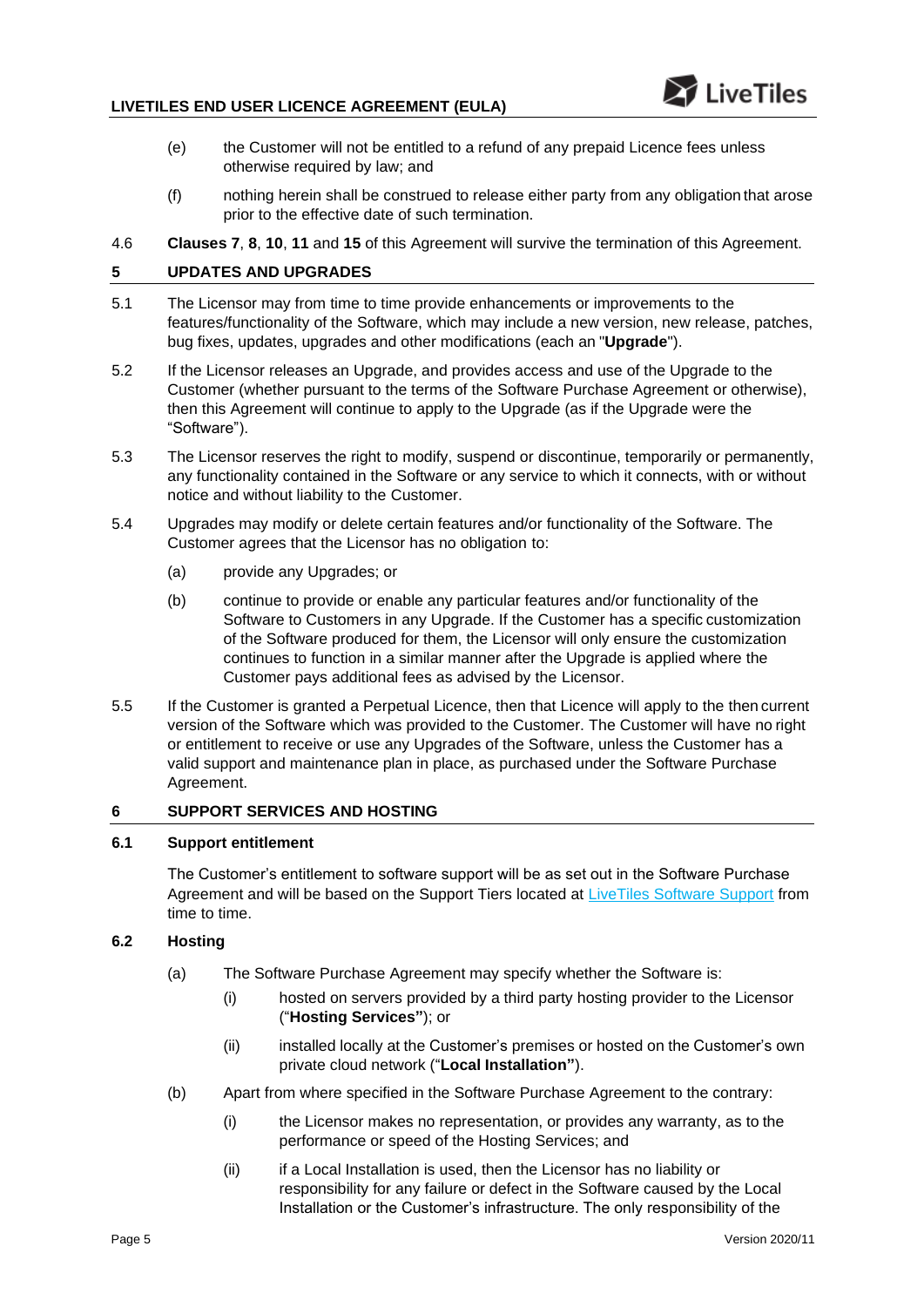Licensor in this regard is to provide software support (based on the Customer's Support Tier) solely in respect of the Software.

- (c) The Customer's sole and exclusive remedy for any failure of the Hosting Services or any error in the Hosting Services against the Licensor, is:
	- (i) the applicable remedies (if any) expressly set out in a Software Purchase Agreement; and
	- (ii) to request the Licensor to liaise with the relevant third party hosting provider through the third party hosting provider's usual support services to rectify the relevant failure or error.
- <span id="page-5-0"></span>(d) The Software Purchase Agreement may specify additional rights and obligations for the parties in relation to Hosting Services and any Local Installation.

# **7 LIMITATION AND IMPLIED TERMS**

Schedule 1 sets out additional provisions which may impact the liability of the Licensor depending on the location of the Licensor.

# <span id="page-5-1"></span>**8 INTELLECTUAL PROPERTY RIGHTS AND CUSTOMER DATA**

- 8.1 The Licensor retains ownership of the Software and Material and all present and future rights in copyright, moral rights, inventions (including patents), trademarks, designs, circuit layouts (whether or not registered or registrable) (together **"Intellectual Property Rights"**) which subsist in the Software and Material at all times. Apart from the Licence granted herein, all such rights are reserved by the Licensor.
- 8.2 The Customer agrees that it will use the same degree of effort that it uses to protect its own proprietary information to maintain possession and confidentiality of the Software and Material, and to protect the copyrights, and all related technical information, data and materials supplied to the Customer by the Licensor.
- 8.3 Subject to the Customer's rights, if any, arising under applicable copyright legislation in the country where the Licensor is located, the Customer will not copy, reproduce, modify, disassemble or reverse engineer the Software in any way without receiving written permission from the Licensor to do so.
- 8.4 Subject to the Licensor's Intellectual Property Rights in the Software and the Material, the Customer shall retain all Intellectual Property Rights in any information or data which the Customer or its Authorized Users upload to or store in the Software ("**Customer Data"**). The Customer may access the Customer Data via functionality contained in the Software.
- 8.5 There is no obligation on the Licensor or its Resellers to backup Customer Data other than as provided by the then current functionality of the Software or as specified in a Software Purchase Agreement. The Customer acknowledges that it must maintain its own copy of the Customer Data and that the Licensor is not responsible for any loss of, or corruption to, the Customer Data.

# <span id="page-5-2"></span>**9 INFRINGEMENT INDEMNIFICATION**

- 9.1 In the event of any claim, suit, or proceeding brought against the Customer based on an allegation that the Software infringes upon any Intellectual Property Rights of a third party ("**Infringement Claim"**), the Licensor shall defend, or at its option, settle such Infringement Claim, and shall pay all costs (including attorney's fees) associated with the defence of such Infringement Claim, and all damages finally awarded or settlements undertaken by the Licensor in resolution of such Infringement Claim, provided the Customer:
	- (a) promptly notifies the Licensor in writing of the notification or discovery of an Infringement Claim such that the Licensor is not prejudiced by any delay in such notification;
	- (b) gives the Licensor sole control over the defence or settlement of the Infringement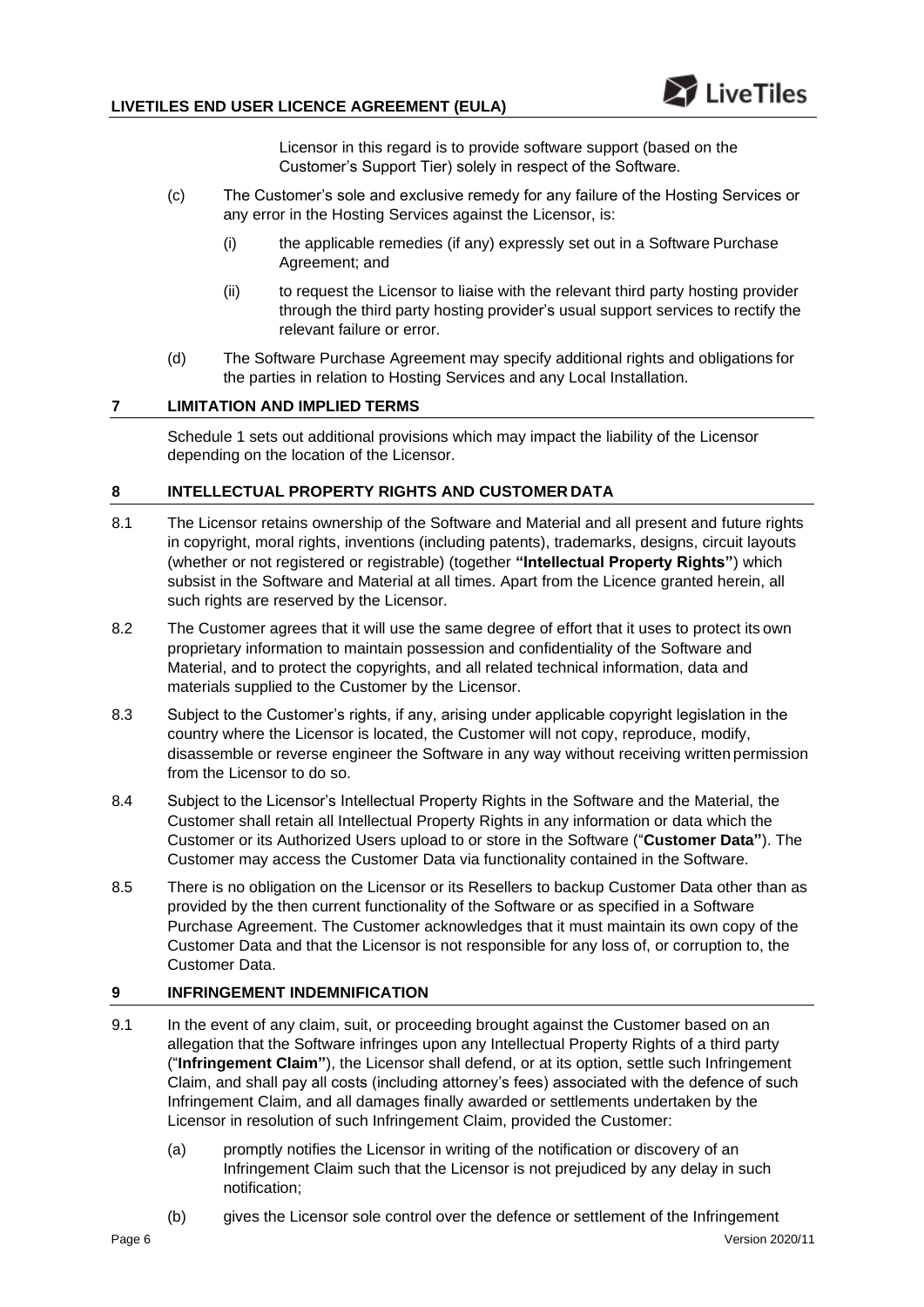

Claim; and

- (c) provides reasonable assistance in the defence of the same.
- 9.2 Following notice of an Infringement Claim, or if the Licensor believes such a claim is likely, the Licensor may at its sole expense and option:
	- (a) procure for the Customer the right to continue to use the alleged infringing Software;
	- (b) replace or modify the Software or to make it non-infringing; or
	- (c) accept a return of the Software or provide the Customer with a refund equal to the last twelve (12) months payment in the respect of the Licence, prior to the event.
- 9.3 The Licensor assumes no liability for any Infringement Claims or allegations of infringement based on:
	- (a) the Customer's use of the Software in breach of this Agreement or in breach of the Software Purchase Agreement;
	- (b) the Customer's use of any Software after notice that the Customer should cease use of such Software due to an Infringement Claim;
	- (c) any modification of the Software by the Customer or at the Customer's direction; or
	- (d) the Customer's combination of the Software with non-Licensor software, services, data or other content or materials if such Infringement Claim would have been avoided by the use of the Software alone.
- 9.4 This **clause [9](#page-5-2)** states the exclusive remedy with respect to any Infringement Claim.

### <span id="page-6-0"></span>**10 EXPORT LAWS**

- 10.1 The Licensor, its employees and its agents may be subject to export control laws of Australia, the United States or other jurisdictions that prohibit or restrict transactions with certain parties, and the type and level of technologies and services that may be exported ("**Export Laws"**). The Customer agrees to comply fully with all such laws and regulations of Australia, the United States and other countries to assure that neither the Software, nor any direct products thereof are exported, directly or indirectly, in violation of Export Laws, or are used for any purpose prohibited by Export Laws, including, without limitation, nuclear, chemical, or biological weapons proliferation.
- 10.2 The Software nor underlying information or technology may be downloaded or otherwise exported or re-exported into (or to a national or resident of) Cuba, North Korea, Iran, Sudan, Syria or any other country to which Australia or the United States has embargoed goods; or to anyone on the U.S. Treasury Department's List of Specially Designated Nationals or the U.S. Commerce Department's Denied Persons List, Unverified List, Entity List, Non-proliferation Sanctions or General Orders, or similar lists or orders in Australia or other jurisdictions. By using the Software, the Customer is agreeing to the foregoing and it is representing and warranting that it is not located in, under the control of, or a national or resident of any such country or on any such list, and that it acknowledges that it is responsible to obtain any necessary Australian or United States government authorization to ensure compliance with such laws.

### <span id="page-6-1"></span>**11 THIRD PARTY LICENCES AND SERVICES**

- <span id="page-6-2"></span>11.1 The Software may incorporate components licensed to the Licensor by third parties, which may be subject to their own End User Licence Agreements ("**Third Party Licences"**).
- 11.2 The Customer agrees that the use of the Software, in addition to this Agreement, will be governed by any terms and conditions specified by any Third Party Licence that applies to the Software, including but not limited to those appended to this Agreement.
- 11.3 The Customer agrees to be bound by and observe all terms and conditions of any Third Party Licence and acknowledges that any breach of a Third Party Licence will entitle the Licensor to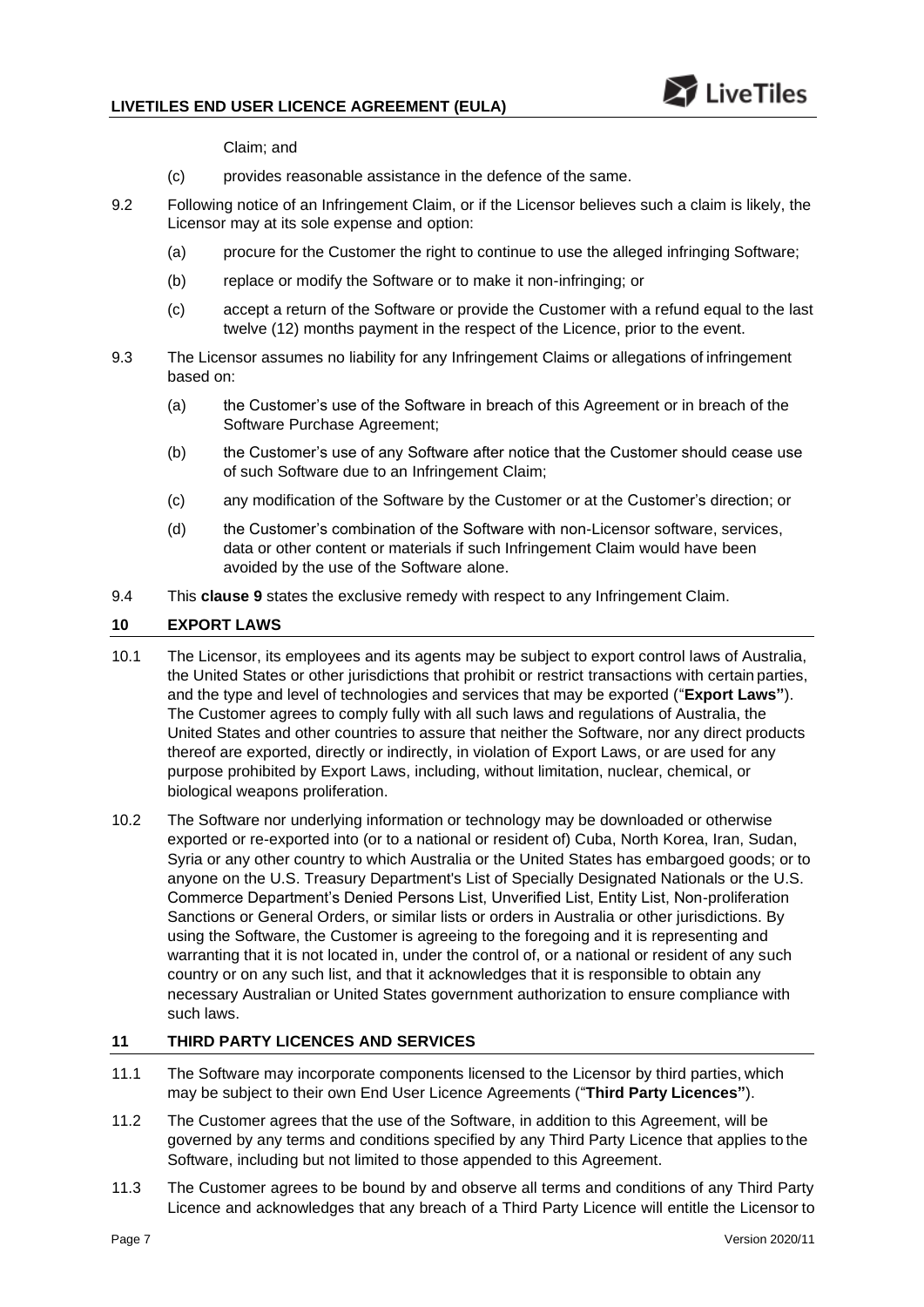terminate the Licence and exercise its rights under **clause [4](#page-3-0)**.

- 11.4 The Software may display, include or make available third-party content (including data, information, applications and other products services) or provide links to third-party websites or services, or require integration with certain third party software ("**Third Party Services"**).
- 11.5 The Customer acknowledges and agrees that the Licensor shall not be responsible for any Third Party Services, including their functionality, defects, accuracy, completeness, timeliness, validity, copyright compliance, legality, decency, quality or any other aspect thereof. The Licensor does not assume and shall not have any liability or responsibility to you or any other person or entity for any Third Party Services.
- 11.6 Third Party Services and links thereto are provided solely as a convenience to the Customer and access and use of such Third Party Services and/or links are entirely at the Customer's own risk and subject to such third parties' terms and conditions.

### <span id="page-7-0"></span>**12 CONFIDENTIALITY**

- 12.1 Each party must not, and must use its reasonable endeavours to ensure that it and its officers, employees and advisers and others to whom it discloses the terms of this Agreement, do not:
	- (a) disclose any Confidential Information;
	- (b) use any Confidential Information in any manner which may cause or be calculated to cause loss to the other party.
- 12.2 Despite anything else contained in this Agreement to the contrary, a party may make any disclosure of Confidential Information:
	- (a) if it has the consent of the party disclosing such information to do so;
	- (b) if it is required to do so by law;
	- (c) if the Confidential Information has come within the public domain, other than by a breach of this **clause [12](#page-7-0)** by any party;
	- (d) if the Confidential Information was in its possession or known by it withoutrestriction prior to receipt from the party disclosing such information, as can be established by the party's contemporaneous records.
- 12.3 **"Confidential Information"** for the purposes of this clause means all information of a sensitive nature disclosed by either party, whether or not marked, including, without limitation, the terms of this Agreement, the Software, Materials and individual contact information provided by either party.

### **13 AMENDING THIS AGREEMENT**

- 13.1 Subject to the terms of the Software Purchase Agreement, the Licensor may amend any of the terms of this Agreement by providing written notice to the Customer of such amendments and/or displaying such amendments or an amended copy of this Agreement to the Customer during its use of the Software. Without limiting the methods by which the Customer may accept such amended terms, the Customer acknowledges and agrees that its, or any of its Authorized Users ongoing use of the Software, after the Customer or any of its Authorized Users are made aware of any amended terms to this Agreement will constitute the Customer's acceptance of such amended terms.
- 13.2 If the Customer does not agree to any amendments made by the Licensor to the terms of this Agreement, then the Customer must immediately cease all use of the Software.

# **14 NOTICES AND RELEVANT LICENSOR**

The Licensor of the Software to the Customer will be one of the LiveTiles entities named below:

LiveTiles Corporation, 137 W 25th Street, Level 6, New York, NY 10001, USA, or LiveTiles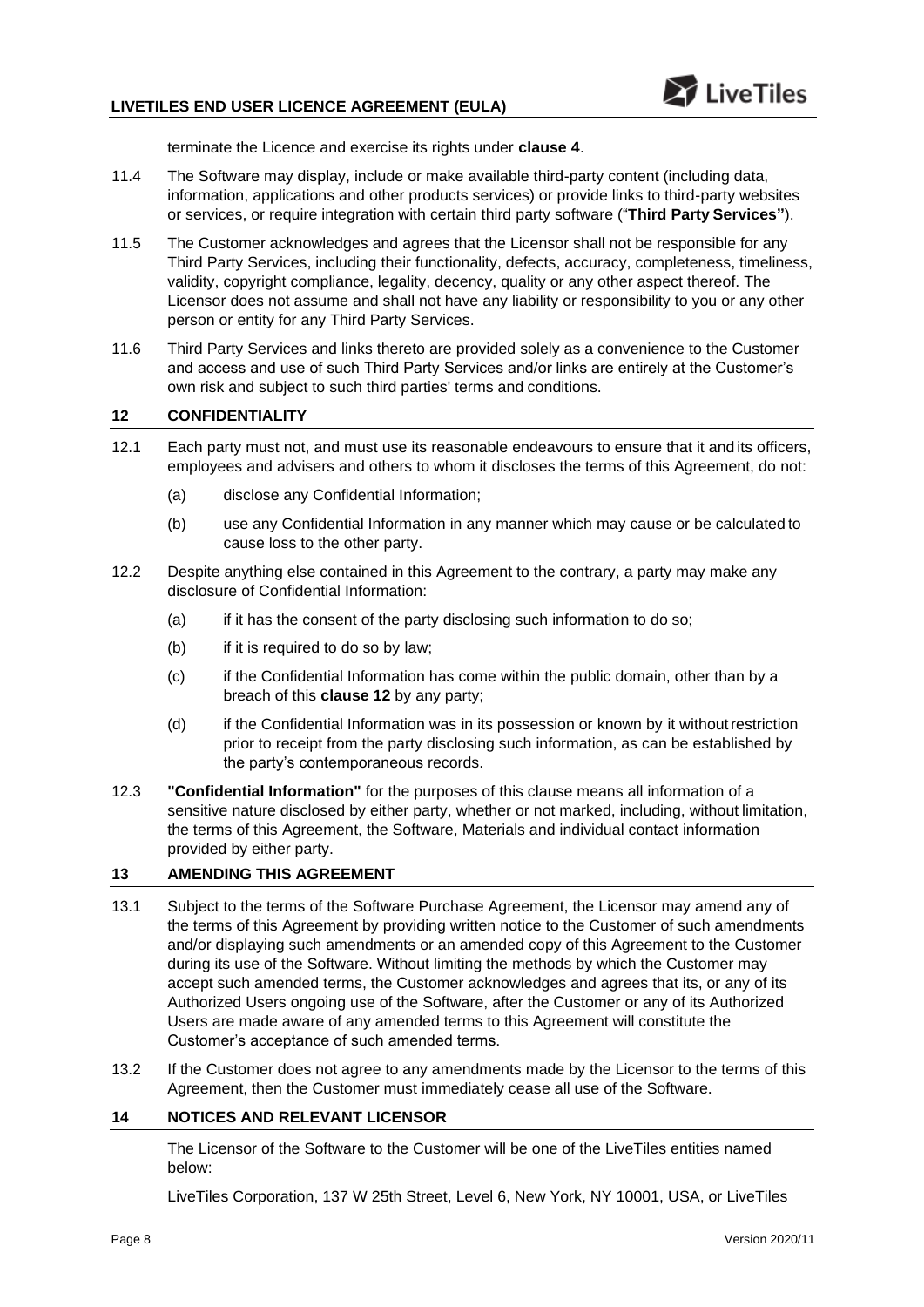

APAC Pty Ltd, 77 King St, Level 14, Sydney, NSW 2000, or

CYCL AG, Malzgasse 7a, 4052 Basel, Switzerland, or

LiveTiles Europe A/S, Toldbodgade 18, 1253, Copenhagen, Denmark, or

The relevant Licensor of the Software to the Customer will be as specified in the Software Purchase Agreement, or as notified by a relevant LiveTiles entity to the Customer from time to time, and in the absence of such specification or notification, will be LiveTiles APAC Pty Ltd.

A notice under this Agreement must be in writing. A notice to the Customer must be sent to the Customer's address. A notice to the Licensor must be sent by e-mail to [info@livetilesglobal.com](mailto:info@livetilesglobal.com) or by mail to the address of the relevant Licensor above.

### <span id="page-8-0"></span>**15 MISCELLANEOUS**

- 15.1 In the interpretation of this Agreement, unless the contrary intention appears:
	- (a) a reference to this Agreement means a reference to an agreement between the Licensor and the Customer on the terms and conditions of this document and includes an amendment or supplement to, or replacement or novation of this Agreement;
	- (b) a reference to a person includes a reference to a corporation, firm, association or other entity, and vice versa;
	- (c) the singular includes the plural and vice versa;
	- (d) a reference to any gender includes a reference to all other genders;
	- (e) a reference to any legislation or to any provision of any legislation includes a reference to any modification or re-enactment of or any provisions substituted for such legislation or provisions;
	- (f) an agreement, representation or warranty made by two or more persons is made by them jointly and by each of them severally;
	- (g) where an expression is defined, another part of speech or grammatical form of that expression has a corresponding meaning; and
	- (h) headings are inserted for convenience only and do not affect the interpretation of this Agreement.
- 15.2 Unless otherwise requested in writing by the Customer, the Licensor may use the Customer's corporate identity (if applicable) as part of promoting the Software in the market place.
- 15.3 This Agreement supersedes all prior representations, arrangements, understandings and agreements between the parties relating to the subject matter of this Agreement and sets forth the entire and exclusive agreement and understanding between the parties relating to the subject matter of this Agreement.
- 15.4 A provision of or a right created under this Agreement may not be waived except in writing signed by the party or parties to be bound by the waiver. No single or partial exercise by any party of any right, power or remedy under this Agreement will preclude any other or further exercise of that or any other right, power or remedy. The rights, powers or remedies provided in this Agreement are cumulative with and not exclusive of any rights, powers or remedies provided independently of this Agreement.
- 15.5 If any provision of this Agreement is judged invalid or unenforceable for any reason whatsoever by a court of competent jurisdiction, such invalidity or unenforceability (unless deletion of such provision would materially adversely affect one of the parties) will not affect the operation or interpretation of any other provision of this Agreement to the intent that the invalid or unenforceable provision will be treated as severed from this Agreement.
- 15.6 The Licensor may assign, novate or otherwise transfer its rights and obligations that arise under this Agreement. The Customer may not assign its rights or obligations that arise under this Agreement without the prior written consent of the Licensor (which may be withheld).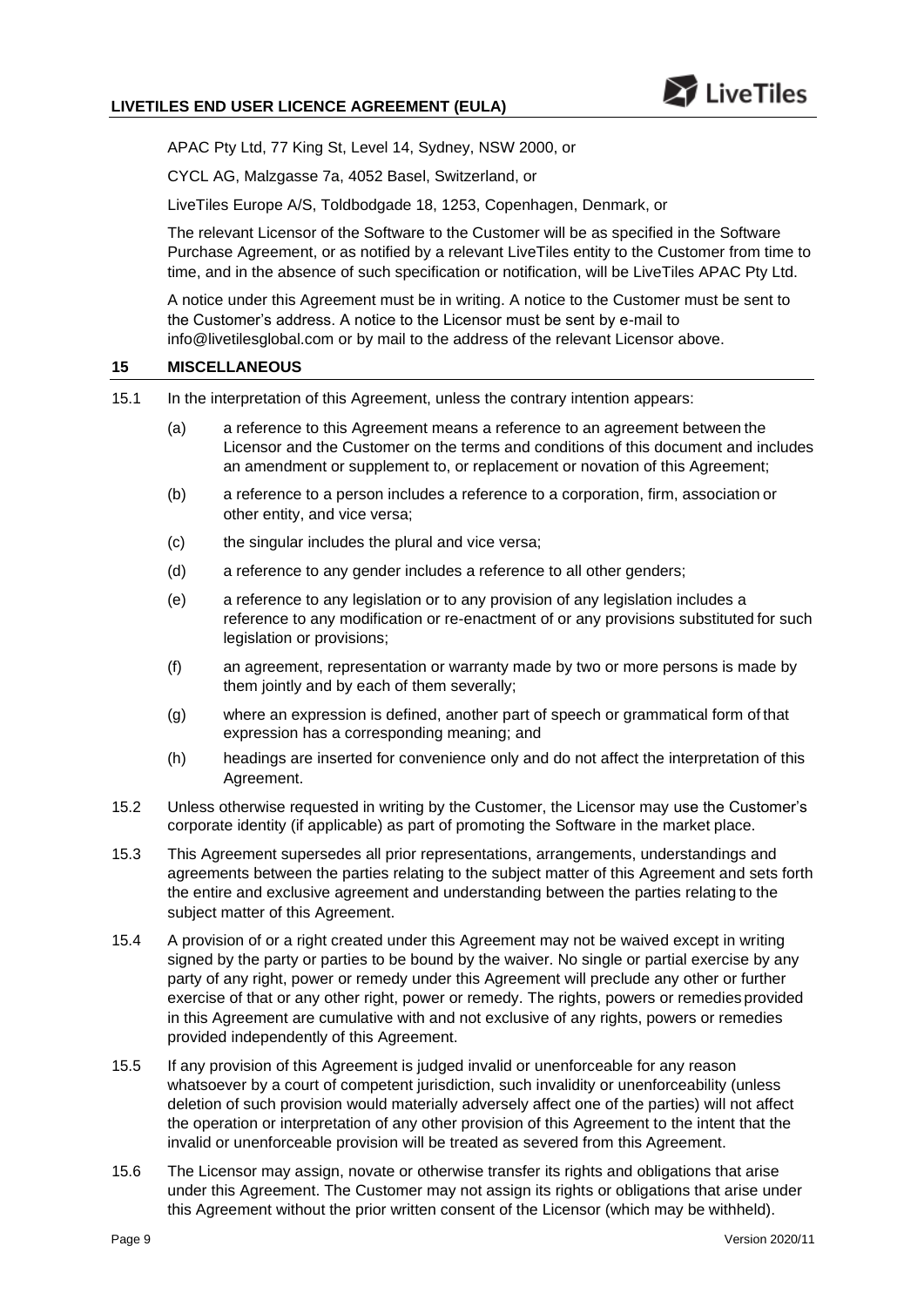# **LIVETILES END USER LICENCE AGREEMENT (EULA)**

- LiveTiles
- 15.7 The parties acknowledge and agree that no rule of construction applies to the disadvantage of a party because that party was responsible for the preparation of this Agreement or part of it.

# **16 GOVERNING LAW**

This Agreement is governed by, and must be construed in accordance with, the laws of the jurisdiction applying to the Licensor as set out in Schedule 1.

If any provision of this Agreement is invalid or unenforceable under applicable law, it shall be to that extent deemed omitted and the remaining provisions will continue in full force and effect. To the extent a provision is deemed omitted, the parties agree to comply with the remaining terms of this Agreement in a manner consistent with the original intent of the Agreement.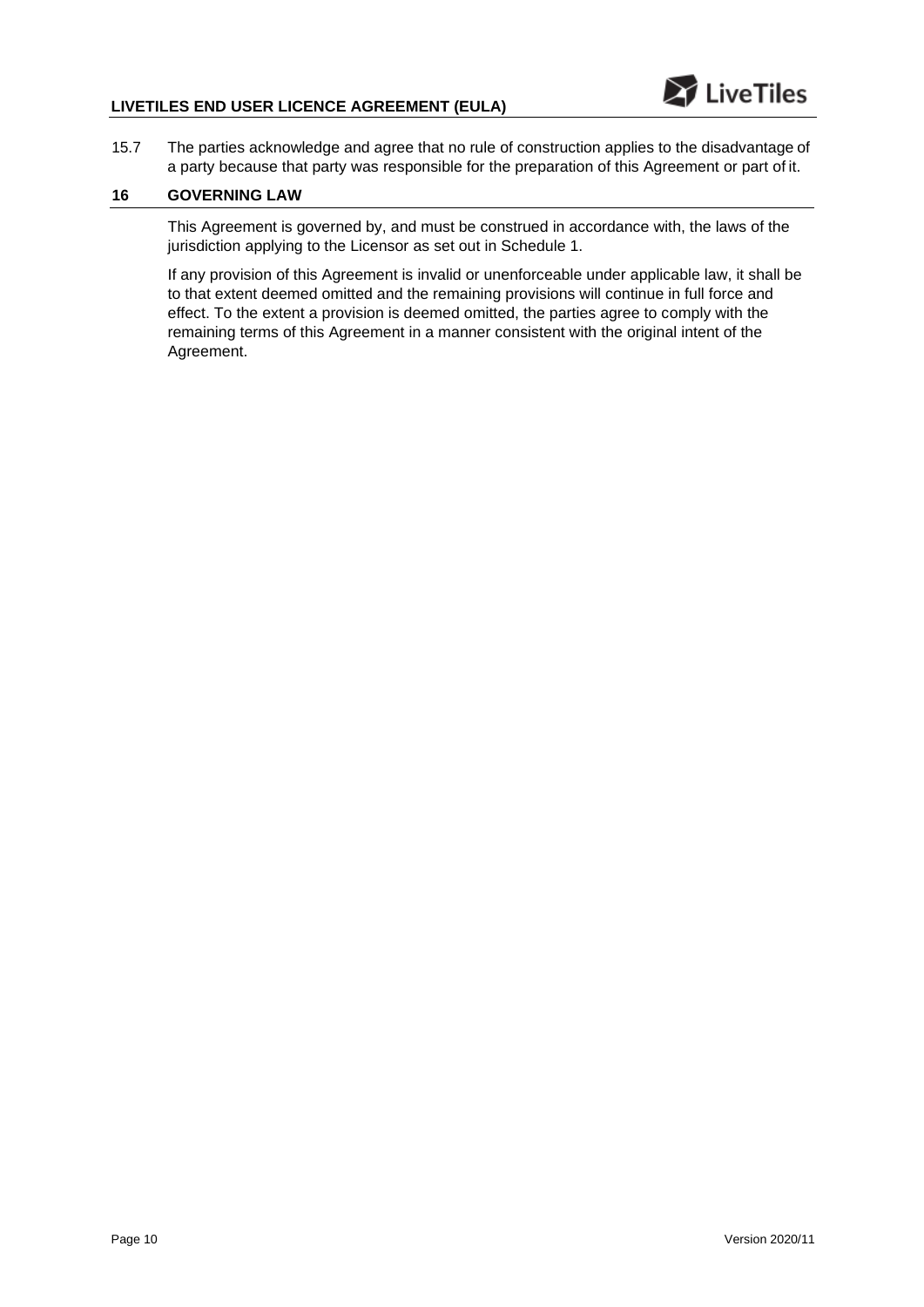

# **Schedule 1**

# **APPLICABLE ADDITIONAL PROVISIONS BASED ON LOCATION OF THE LICENSOR**

# **1 WHERE THE LICENSOR IS A US ENTITY**

If the Licensor is LiveTiles Corporation Inc. then the following provisions apply:

# **1.1 Governing Law and Venue**

This Agreement will be governed by the laws of the State of New York without reference to conflict of laws principles and excluding the United Nations Convention on Contracts for the International Sale of Goods, and in any dispute arising out of this Agreement, the Customer consents to the exclusive personal jurisdiction and venue in the State and Federal courts within the state of New York.

# **1.2 Acknowledgement**

The Customer acknowledges that performance of the Software may be dependent on the Customer's IT infrastructure and in the use of the Software the Licensor cannot guarantee any specific end-user performance.

### **1.3 Disclaimer**

Except for any warranty set forth explicitly in this Agreement, the Software is provided to the Customer "as is" and with all faults and defects without warranty of any kind. To the maximum extent permitted under applicable law, the Licensor, on its own behalf and on behalf of its affiliates and its and their respective licensors and service providers, expressly disclaims all warranties, whether express, implied, statutory, or otherwise, with respect to the Software, including all implied warranties of merchantability, fitness for a particular purpose, title, and non-infringement, and warranties that may arise out of course of dealing, course of performance, usage, or trade practice. Without limitation to the foregoing, the Licensor provides no warranty or undertaking, and makes no representation of any kind that the licensed Software will meet the Customer's requirements, achieve any intended results, be compatible, or work with any other software, applications, systems, or services, operate without interruption, meet any performance or reliability standards or be error free, or that any errors or defects can or will be corrected.

# **1.4 Limitation of Liability**

To the extent permitted under applicable law:

<span id="page-10-0"></span>(a) In no event will the Licensor or its affiliates, or any of its or their respective licensors or service providers, be liable to any Customer or any third party for any use, interruption, delay, or inability to use the Software; lost revenues or profits; delays,

interruption, or loss of services, business or goodwill; loss or corruption of data; loss resulting from system or system failure, malfunction, or shutdown; failure to accurately transfer, read, or transmit information; failure to update or provide correct information; or breaches in system security; or for any consequential, incidental, indirect, exemplary, special, or punitive damages, whether arising out of or in connection with this Agreement, breach of contract, tort (including negligence), or otherwise, regardless of whether such damages were foreseeable and whether or not the Licensor was advised of the possibility of such damages.

- <span id="page-10-1"></span>(b) In no event will the Licensor's and its affiliates', including any of its or their respective licensors'and service providers', collective aggregate liability under or in connection with this Agreement or its subject matter, under any legal or equitable theory, including breach of contract, tort (including negligence), strict liability, and otherwise, exceed the total amount paid by the Customer to the Licensor pursuant to this Agreement for the Subscription Licence or Perpetual Licence (**Subscription Price**); or, if no Subscription Price is paid, USD \$10.
- (c) The limitations set forth in **paragraphs [1.4\(a\)](#page-10-0)** an[d](#page-10-1) **[1.4\(b\)](#page-10-1)** herein shall apply even if the Licensee's remedies under this Agreement fail of their essential purpose.

# **1.5 U.S. Government Rights**

The Software is commercial computer software, as such term is defined in 48 C.F.R. §2.101. Accordingly, if the Customer is the U.S. Government or any contractor therefor, the Customer shall receive only those rights with respect to the Software as are granted to all other end users under license, in accordance with (a) 48 C.F.R. §227.7201 through 48 C.F.R. §227.7204, with respect to the Department of Defense and their contractors, or (b) 48 C.F.R. §12.212, with respect to all other U.S. Government licensees and their contractors.

# **1.6 Export Regulation**

The Software may be subject to U.S. export control laws, including the Export Control Reform Act and its associated regulations. Without limiting **clause [10](#page-6-0)**, the Customer shall not, directly or indirectly, export, reexport, or release the Software to, or make the Software accessible from, any jurisdiction or country to which export, re-export, or release is prohibited by law, rule, or regulation. The Customer shall comply with all federal laws, regulations, and rules, and complete all required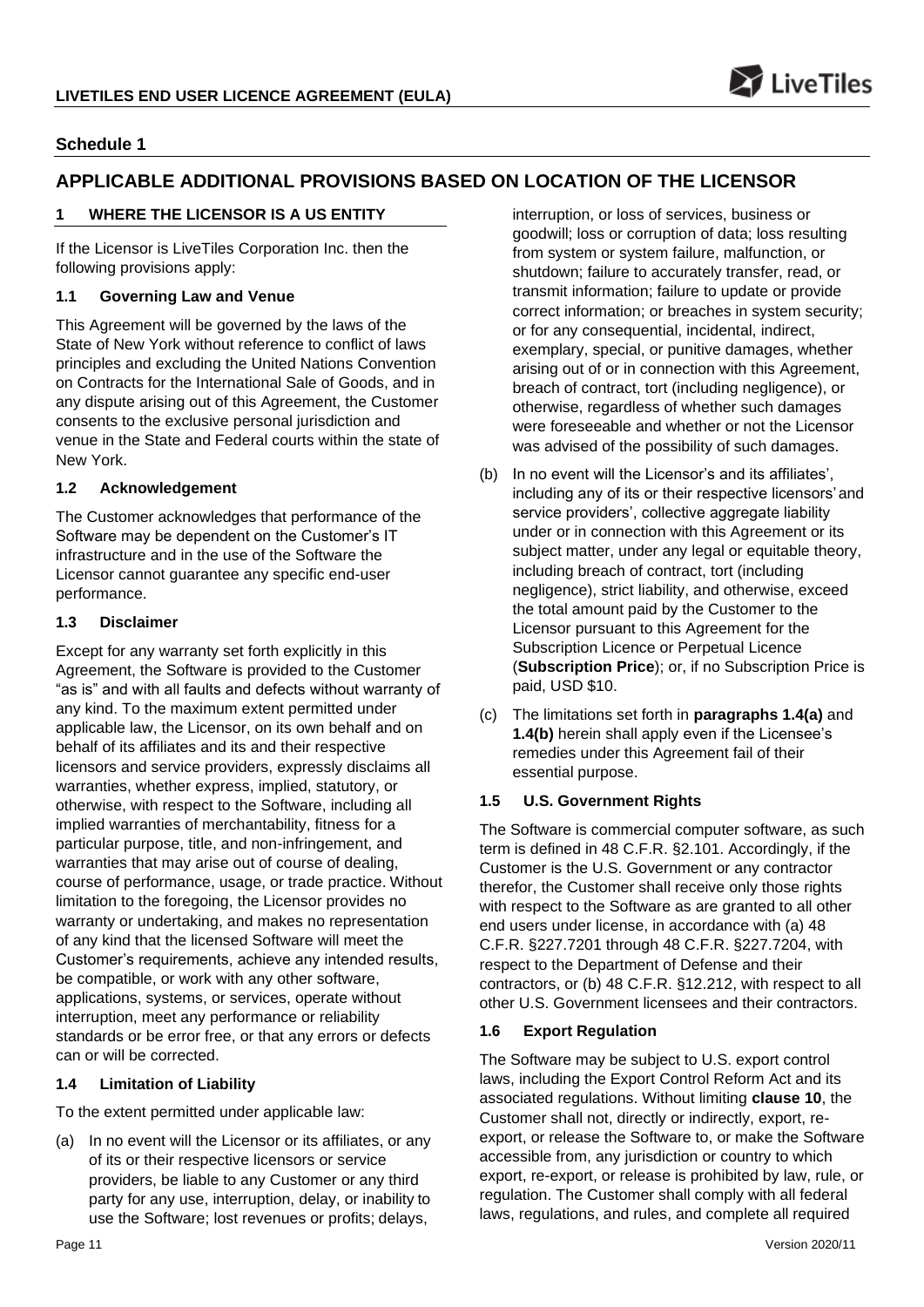undertakings (including obtaining any necessary export license or other governmental approval, prior to exporting, re-exporting, releasing, or otherwise making the Software available outside the U.S..

# **2 WHERE THE LICENSOR IS AN APAC ENTITY**

If the Licensor is LiveTiles APAC Pty Ltd ACN 601 177 691, then the following provisions apply:

# **2.1 Governing Law and Venue**

This Agreement will be governed by the laws of the State of Victoria, Australia without reference to conflict of laws principles and excluding the United Nations Convention on Contracts for the International Sale of Goods, and in any dispute arising out of this Agreement, the Customer consents to the exclusive personal jurisdiction and venue of the competent courts sitting in the State of Victoria.

# <span id="page-11-1"></span>**2.2 Limitation and Implied Terms**

- (a) The Customer acknowledges that the Licensor has made no warranties that the Software is error free. If the Software has been provided as part of an Evaluation Licence for testing purposes, then the Customer acknowledges that the Software may only be an alpha or beta version, and may contain errors. In such circumstances, the Customer accepts all risk in using any alpha or beta version of the Software.
- (b) The Customer acknowledges that performance of the Software may be dependent on the Customer's IT infrastructure and in the use of the Software the Licensor cannot guarantee any specific end-user performance.
- (c) The Customer acknowledges that the Licensor has not made and will not make any express or implied warranties in relation to the Software or any other goods or services provided by the Licensor under this Agreement, other than those warranties expressly contained in this Agreement. Subject to **sub-paragraphs [\(i\)](#page-11-0)** and **[\(j\)](#page-12-0)** below, any term that would be implied into this Agreement, including without limitation any condition or warranty, is hereby excluded.
- (d) Subject to **sub-paragraphs [\(i\)](#page-11-0)** and **[\(j\)](#page-12-0)** below, the Customer agrees that the Licensor will not be liable in respect of any claim by the Customer (whether contractual, tortious, statutory or otherwise) for any special, incidental, indirect or consequential damages or injury including, but not limited to, economic loss, any loss of profits, contracts, revenue or data arising out of or in connection with the provision of the Software or the provision of any other goods or services under this Agreement and

whether as a result of any negligence, breach or default, by the Licensor.

 $\Sigma$  LiveTiles

- (e) The maximum liability of the Licensor under this Agreement for any and all breaches of this Agreement, and for any negligence in relation to this Agreement, will not exceed:
- (i) the total annual licence fees paid for the Software by the Customer for the then current term of the Subscription Licence (**Subscription Price**); or
- (ii) if no Subscription Price is paid, AUD \$10.
- (f) Any of the terms and conditions of this Agreement which limit or exclude any term, condition or warranty, express or implied, or the liability of the Licensor will apply to the extent permitted by law and will not be construed as excluding, qualifying or limiting the Customer's statutory rights or remedies arising by virtue of the breach of any implied term of this Agreement where such exclusion, qualification or limitation would be prohibited by legislation.
- (g) If the Software Purchase Agreement limits the liability of the Licensor to a greater extent than that provided by this **paragraph [2.2](#page-11-1)**, then the greater limitation of liability provided under the Software Purchase Agreement shall apply.
- (h) If the *Competition and Consumer Act 2010* (Cth) (or analogous legislation) applies to this Agreement and permits the limitation of liability for breach of warranty implied by statute, the liability of the Licensor is limited, at the option of the Licensor, to:
	- (i) in the case of goods, any one or more of the following:
		- (A) the replacement of the goods or the supply of equivalent goods;
		- (B) the repair of the goods;
		- (C) the payment of the cost of replacing the goods or of acquiring equivalent goods; or
		- (D) the payment of the cost of having the goods repaired; and
	- (ii) in the case of services:
		- (A) the supplying of the services again; or
		- (B) the payment of the cost of having the services supplied again.
- <span id="page-11-0"></span>(i) Any of the terms and conditions of this Agreement which limit or exclude any term, condition or warranty, express or implied, or the liability of the Licensor will apply to the extent permitted by law and will not be construed as excluding, qualifying or limiting the Customer's statutory rights or remedies arising by virtue of the breach of any implied term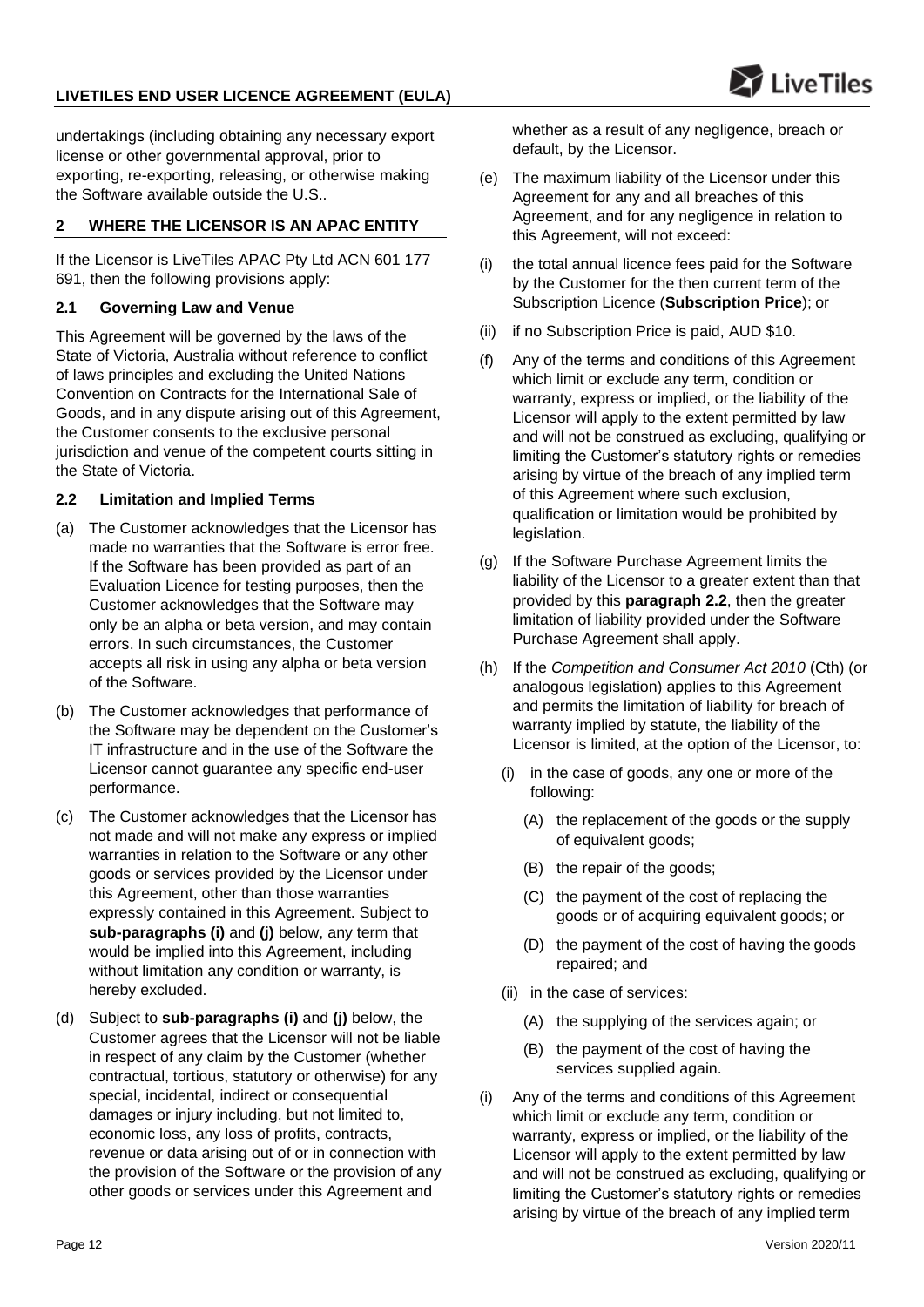of this Agreement where such exclusion, qualification or limitation would be prohibited by legislation.

<span id="page-12-0"></span>(j) The Licensor provides the following notice as required by the Australian Consumer Law (which may apply to the Customer if the Customer is a "consumer" under the *Competition and Consumer Act 2010(Cth)*):

*Our goods come with guarantees that cannot be excluded under the Australian Consumer Law. You are entitled to a replacement or refund for a major failure and compensation for any other reasonably foreseeable loss or damage. You are also entitled to have the goods repaired or replaced if the goods fail to be of acceptable quality and the failure does not amount to a major failure.*

# **3 WHERE THE LICENSOR IS A SWISS ENTITY**

If the Licensor is CYCL AG, then the following provisions apply

# **3.1 Warranty**

- (a) The Customer acknowledges that the Licensor has made no warranties that the Software is error free. If the Software has been provided as part of an Evaluation Licence for testing purposes, then the Customer acknowledges that the Software may only be an alpha or beta version, and may contain errors. In such circumstances, the Customer accepts all risk in using any alpha or beta version of the Software. The Licensor further does not warrant that the Software can be used for a particular purpose.
- (b) The Customer acknowledges that performance of the Software may be dependent on the Customer's IT infrastructure and in the use of the Software the Licensor cannot guarantee any specific end-user performance.
- (c) Subject to the aforementioned representations and warranties and the representations and warranties contained in this Agreement, the Licensor disclaims any and all other warranties or representations to the fullest extent permitted by law.
- (d) If the Software does not perform in accordance with this Agreement, to the fullest extent permitted by law, the Customer's sole and exclusive right and remedy shall be to demand repair or replacement of the non-conforming Software or re-performance of the non-conforming service. In particular, the Customer is not entitled to reduce the fees payable by it or, subject to compulsory law, claim damages.

# **3.2 Limitation of Liability**

Page 13 Version 2020/11 Liability for death or personal injury caused by the negligence of the Licensor, fraud or fraudulent

misrepresentation, wilful intent, gross negligence, or any other liability which may not be excluded by law, and unless expressly otherwise stipulated in this Agreement, the Licensor shall have no liability for any direct or indirect damages in connection with this Agreement, including any loss of use, interruption of business, lost profits, or any indirect, special, incidental, or consequential damages of any kind regardless of the form of action whether in contract, tort (including negligence), strict products liability, or otherwise, even if the Customer has been advised of the possibility of such damages.

### **3.3 Taxes**

All payments due to the terms of this Agreement are expressed to be exclusive of value added tax (VAT) or similar indirect taxes (e.g. goods and service tax). VAT/indirect taxes shall be added to the payments due to the terms if legally applicable.

# **3.4 Governing Law and Venue**

This Agreement will be governed by the laws of the Switzerland, without reference to conflict of laws principles and excluding the United Nations Convention on Contracts for the International Sale of Goods.

The Parties hereby irrevocably submit to the jurisdiction of the ordinary courts in Basel, Switzerland, and, at Licensor's choice, to the ordinary courts at the Customer's domicile, with regard to any dispute arising out of or in connection with this Agreement.

# **4 WHERE THE LICENSOR IS A DANISH ENTITY**

If the Licensor is LiveTiles Europe A/S, then the following provisions apply:

# **4.1 Governing Law and Venue**

This Agreement will be governed by the laws of the Denmark, without reference to conflict of laws principles and excluding the United Nations Convention on Contracts for the International Sale of Goods, and in any dispute arising out of this Agreement, the Customer consents to the exclusive personal jurisdiction and venue of the competent courts sitting in Denmark.

# <span id="page-12-1"></span>**4.2 Limitation and Implied Terms**

(a) The Customer acknowledges that the Licensor has made no warranties that the Software is error free or uninterrupted. If the Software has been provided as part of an Evaluation Licence for testing purposes, then the Customer acknowledges that the Software may only be an alpha or beta version, and may contain errors. In such circumstances, the Customer accepts all risk in using any alpha or beta version of the Software.